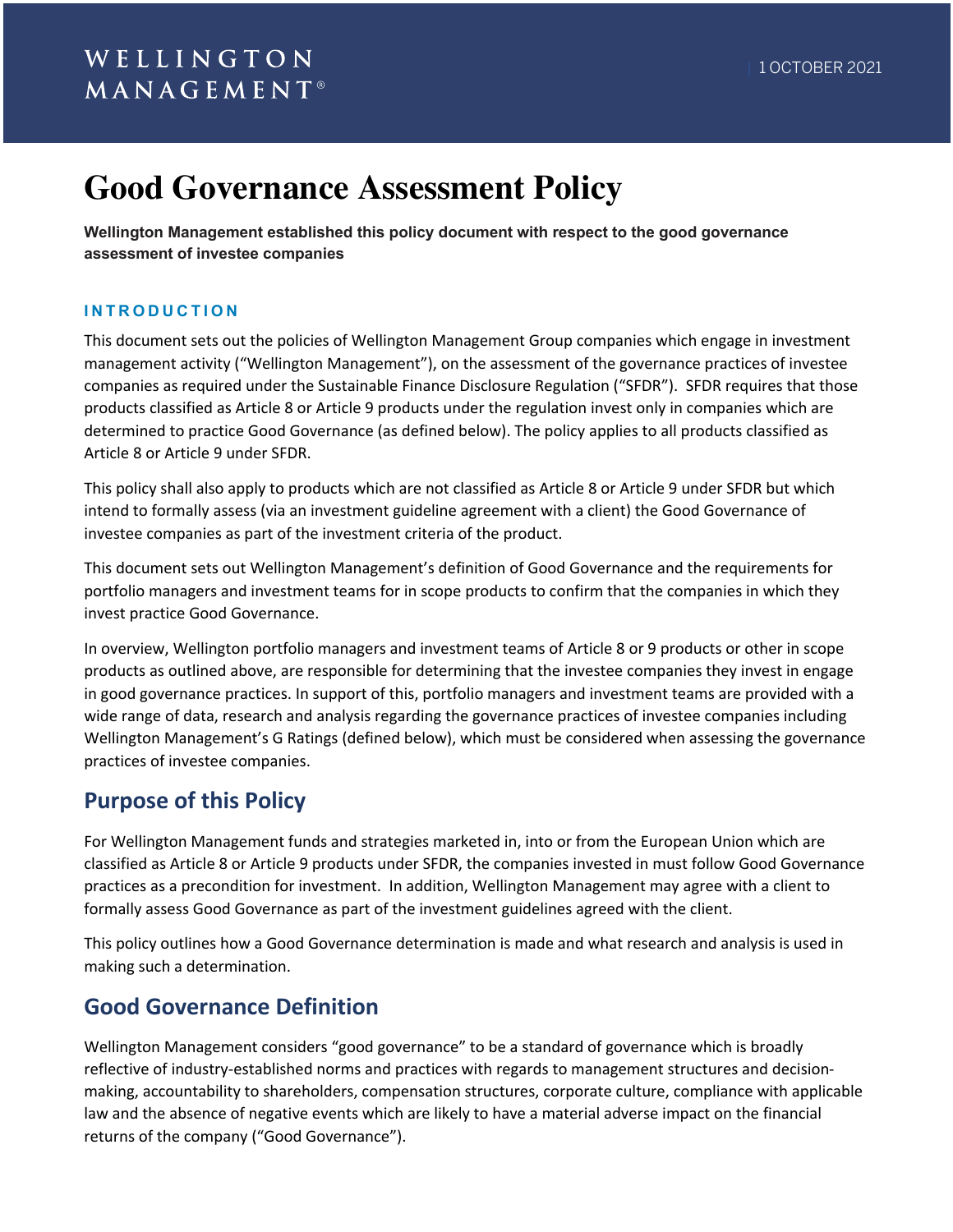In assessing Good Governance, Wellington Management assesses any investment made directly or indirectly in a single corporate issuer which results in the allocation of capital to such an issuer. Derivative instruments, unless used to gain long exposure to an investee company such as single name Total Return Swaps or Credit Default Swaps, are not included for the purpose of this analysis. Short positions or index positions or companies held within commingled pools or other collective investment schemes in which Wellington Management may invest will generally not be assessed for good governance.

## **Good Governance Assessment Requirement**

Portfolio managers and investment teams assessing Good Governance are responsible for the ongoing assessment and monitoring of the governance practices of the companies in which they invest in. Such an assessment is inherently subjective, and must be made in the context of their strategy and their fiduciary duties to clients using available data and research they deem to be most relevant. Assessment of investee company governance practices is complex and may be based on data which is difficult to obtain and incomplete, estimated, out of date or otherwise materially inaccurate.

Portfolio managers and investment teams are required to consider Wellington Management's G Ratings (described below), where available. Portfolio managers and investment teams should additionally assess Good Governance using any other reasonably available information which they determine to be material to the governance practices of any company in which they invest. Portfolio managers and investment teams should reevaluate their initial assessment on an ongoing basis should they become aware of new events or information which might have a material impact on their determination that a company practices Good Governance.

Wellington Management also believes that a governance assessment is an ongoing rather than a point in time assessment, and portfolio managers and investment teams may from time to time engage directly with companies to seek further information, to address concerns and/or to remedy issues with respect to governance practices that the portfolio managers and investment teams may identify.

### **Governance Research**

Portfolio managers and investment teams perform their own assessment of the governance practices of the companies in which they invest and may use any number of internal and external sources. In support of this assessment, Wellington Management's dedicated ESG Research Team (the "ESG Research Team") is responsible for providing in-house research, training and consultation with regards to the governance practices of investee companies to portfolio managers and investment teams on a periodic and ongoing basis. The ESG Research Team also supports the portfolio managers' or investment teams' ability to identify global best practices, prepare for company engagement, collaborate on new research paths, and, where applicable, vote proxies.

### **Wellington Management's Fundamental G Rating**

The ESG Research Team produces a fundamental governance rating on companies they cover based on primary and secondary research, including direct corporate engagement, which aims to characterise the governance practices of a company using a 1 through 5 scale (the "Fundamental G Rating") where 1 is the highest and 5 the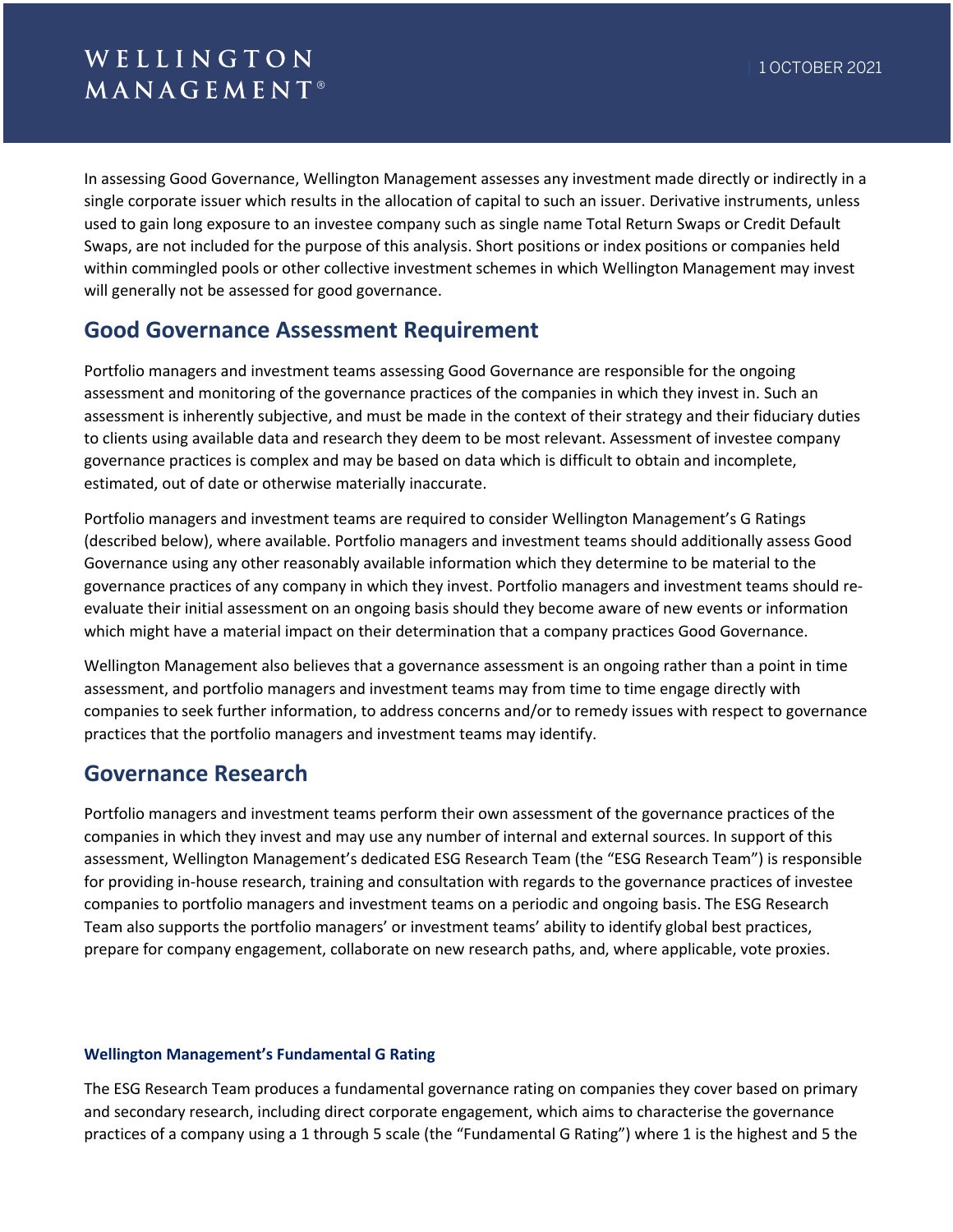## WELLINGTON  $M$  A N A G E M E N T  $^{\circ}$

lowest rating. The Fundamental G Ratings are available to all portfolio managers and investment teams at Wellington Management and should generally be considered the primary data point in assessing good governance of investee companies. In creating the Fundamental G Rating, ESG Research Team Analysts look at a number of factors including the following:

- **Shareholder Rights** including Share class structure, voting rights, takeover defenses, shareholder meetings, voting frequency and procedures, quality of information provided to shareholders, and other rights.
- **Board Structure and Composition** including board diversity, how the board collaborates with management and delineates responsibilities, the diversity of perspectives of board members, Director attendance and other time or professional commitments, the ability of the board to challenge and counsel management, the independence and activity level of the board and the process of director appointments.
- **Compensation –** including the extent to which compensation incentives align with the interests of shareholders, the integration of equity ownership in the company into Executive compensation, the transparency of the decision-making process and rationale behind compensation plan structures, the structure and composition of compensation plans with regards to performance target, appropriate risktaking and non-financial criteria incentives, the quantitative and qualitative nature of criteria used in performance-based compensation and the accountability of compensation committees for compensation outcomes.
- **Audit Risk and Transparency –** including the reliability of data provided by companies, the level of transparency they provide, the quality and empowerment of internal and external auditors and any potential conflicts of interest they may have, the frequency, timeliness and scope of internal and external audit and controls reports, any restatements of financial results, adverse opinions, material deficiencies or identified misstatements in disclosures and any other audit-related events such as a change in or resignation of the auditor.

Other factors that ESG Research Team Analysts consider when creating a Fundamental G Rating include any identified information or controversies concerning compliance with law and regulatory enforcement actions, tax law compliance, Anti-money laundering risk, risk management, weaknesses in corporate controls or breaches in standards of conduct that lead to corporate reputational damage.

### **Wellington Management's Quantitative G Rating**

In addition to the Fundamental G Rating, Wellington Management makes available to portfolio managers and investment teams a quantitative governance rating based on a proprietary algorithm which is fed from data from multiple select third party sources that provide proprietary scores on company governance (the "Quantitative G Rating"). This Quantitative G Rating represents a simplified rating weighted by a comparison to all other scores in a company's market-industry universe. Portfolio managers and investment teams will have access to ongoing reporting which will highlight issuers for which Fundamental G Ratings and/or Quantitative G Ratings have fallen materially below industry standards.

#### **Use of Wellington Management's G Rating in the Governance Assessment Process**

Where a portfolio manager or investment team has made a determination with regards to the governance practices of a company which is not reflected by Wellington's Fundamental G Rating and/or Quantitative G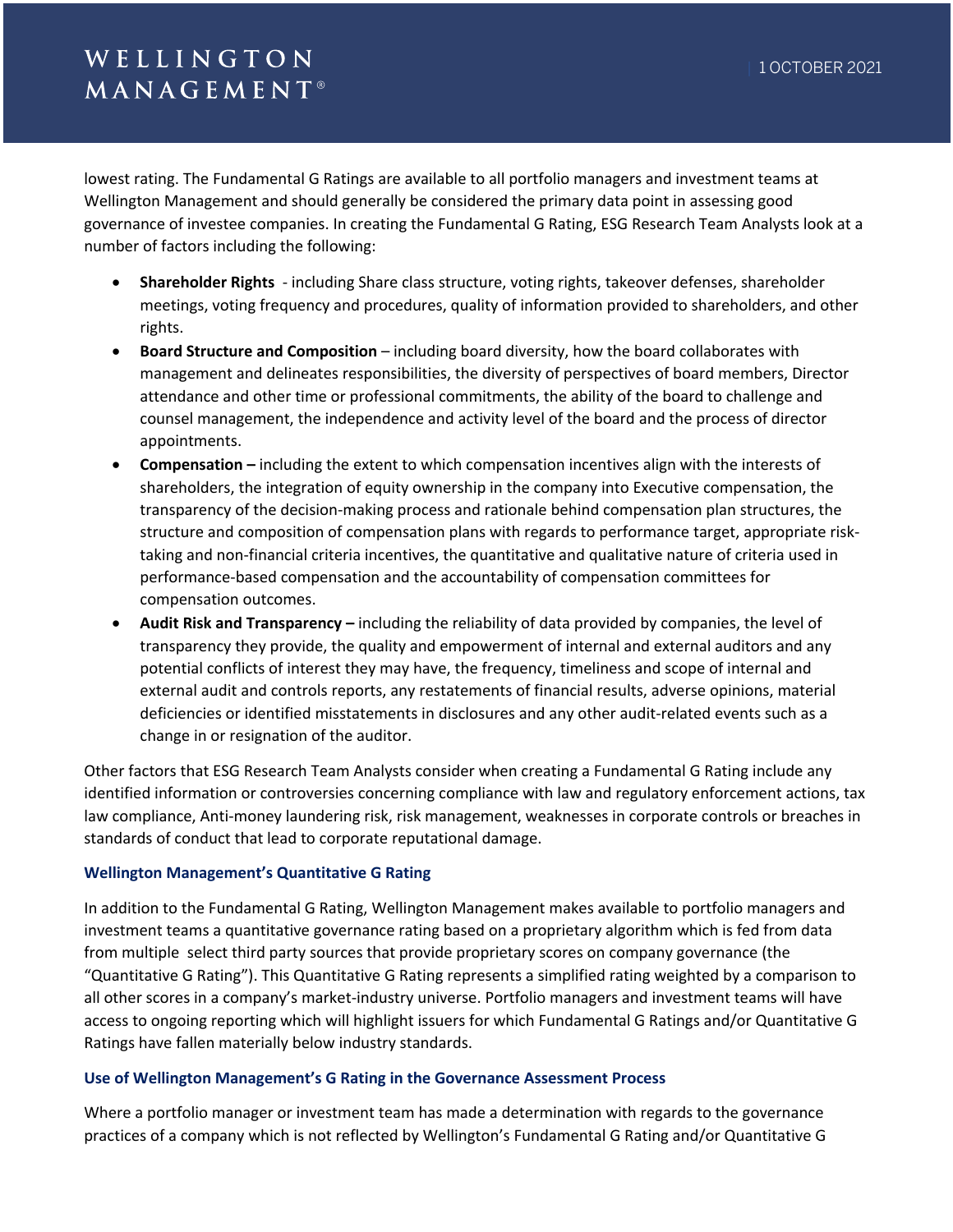## WELLINGTON  $M$  A N A G E M E N T  $^{\circ}$

Rating for such a company, Wellington Management may require additional confirmation of the rationale behind such an assessment. Factors which may lead a portfolio manager or investment team to this conclusion may include, but are not limited to, additional information not represented in the constituent data or methodology informing the G Rating or latency in the G Rating determination based on recent events such as a change in the corporate management team.

Wellington Management does not produce a Fundamental or Quantitative G Rating for all companies, and portfolio managers assessing Good Governance are free to invest in companies for which no Rating is produced. Although companies may not have a G Rating for a variety of reasons, typically this occurs where there is a lack of information informing the underlying constituent data due to the nature of the security type or the company, the region in which the company operates or whether the company is a private, or recently private, entity. Certain fixed income investments, such as high yield, bank loans or emerging markets debt issuers do not have a G Rating assigned to them and may be researched and assessed primarily by Wellington Management's credit analysts. In researching and assessing corporate governance related to these types of securities, governance may be assessed by taking into account the nature of the issuer relative to other issuers of a similar type and in the context of the region or industry in which it operates. Where a portfolio manager or investment team invests in a company without a G Rating, such companies should generally be those whose management and board, to the best of the portfolio manager's or investment teams' knowledge, are credible, have a strong capital allocation track record, promote a strong corporate culture and are appropriately incentivised to run the company in a responsible manner.

For more information on the research, data and tools which Wellington Management makes available to its portfolio managers and investment teams with regards to the governance practices of the companies in which they invest, please see Wellington Managements disclosure on its ESG and sustainable investment research on www.wellington.com.